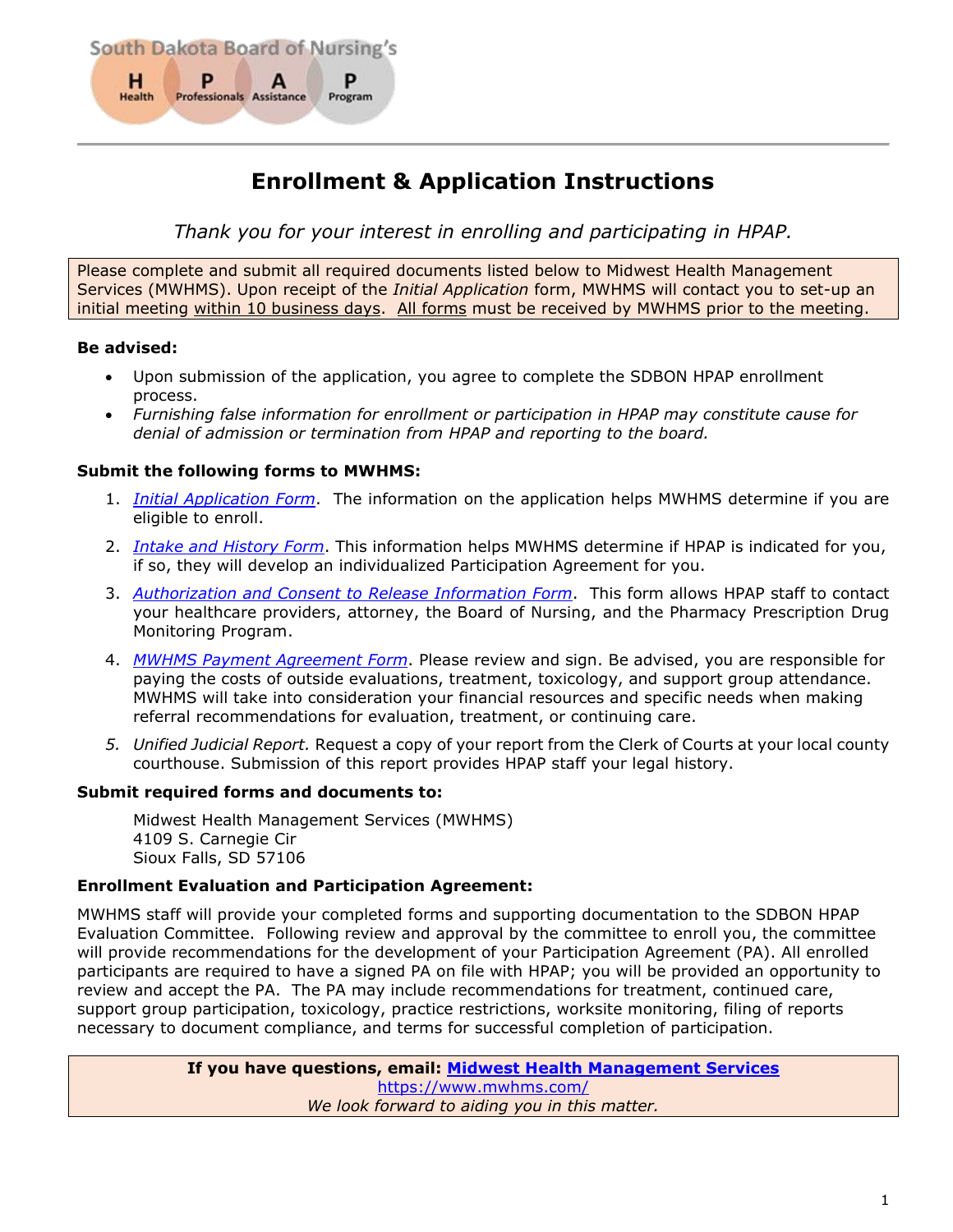

<span id="page-1-0"></span>

| Name: Last____                         |                                                   |                                            | <b>Initial Application Form</b>             |                                                                                                                                                                                                                                                                                                         |                                            | <b>Application Fee: \$200</b><br>Submit with application;<br>cash or money order<br>payable to MWHMS.                                  |                                      |
|----------------------------------------|---------------------------------------------------|--------------------------------------------|---------------------------------------------|---------------------------------------------------------------------------------------------------------------------------------------------------------------------------------------------------------------------------------------------------------------------------------------------------------|--------------------------------------------|----------------------------------------------------------------------------------------------------------------------------------------|--------------------------------------|
|                                        |                                                   |                                            |                                             |                                                                                                                                                                                                                                                                                                         |                                            |                                                                                                                                        |                                      |
|                                        |                                                   |                                            |                                             |                                                                                                                                                                                                                                                                                                         |                                            |                                                                                                                                        |                                      |
|                                        |                                                   |                                            |                                             |                                                                                                                                                                                                                                                                                                         |                                            |                                                                                                                                        |                                      |
|                                        |                                                   |                                            |                                             |                                                                                                                                                                                                                                                                                                         |                                            |                                                                                                                                        |                                      |
|                                        |                                                   |                                            |                                             |                                                                                                                                                                                                                                                                                                         |                                            |                                                                                                                                        |                                      |
|                                        |                                                   |                                            |                                             |                                                                                                                                                                                                                                                                                                         |                                            |                                                                                                                                        |                                      |
| Date of Birth: The Contract of Birth:  |                                                   |                                            |                                             |                                                                                                                                                                                                                                                                                                         |                                            |                                                                                                                                        |                                      |
| $\Box$ Male $\Box$ Female $\Box$ Other |                                                   |                                            |                                             |                                                                                                                                                                                                                                                                                                         |                                            |                                                                                                                                        |                                      |
| Or,                                    | $\Box$ LPN                                        |                                            | $\square$ CNM<br>$\Box$ RN                  | <b>Expiration date: Expiration date: CONSIDERITY OF A SET AND A SET AND A SET AND A SET AND A SET A SET AND A SET AND A SET AND A SET AND A SET AND A SET AND A SET AND A SET AND A SET AND A SET AND A SET AND A SET AND A </b><br>If you hold a SD nursing license, skip to question 4.<br>$\Box$ CNP |                                            | 2. If you do not hold a SD nursing license, mark the South Dakota nursing license that you have applied for:<br>$\Box$ CRNA $\Box$ CNS |                                      |
| 3.                                     |                                                   |                                            |                                             | Mark the South Dakota approved PN or RN nursing program you are enrolled in:                                                                                                                                                                                                                            |                                            |                                                                                                                                        |                                      |
| Practical<br>Nurse<br>program:         | $\mathbf{I}$<br>Lake Area<br>Technical<br>College | □<br>Mitchell<br>Technical<br>College      | Presentation<br>College                     | Sinte Gleska<br>University                                                                                                                                                                                                                                                                              | П<br>Sisseton<br>Wahpeton<br>College       | П<br>Southeast<br>Technical<br>College                                                                                                 | Western Dak.<br>Technical<br>College |
| Registered<br><b>Nurse</b>             | $\Box$<br>Augustana<br>University                 | $\Box$<br>Dakota<br>Wesleyan<br>University | $\Box$<br>Lake Area<br>Technical<br>College | $\Box$<br>Mitchell<br>Technical<br>College                                                                                                                                                                                                                                                              | $\Box$<br><b>Mount Marty</b><br>University | $\Box$<br>Oglala Lakota<br>College                                                                                                     | $\Box$<br>Presentation<br>College    |
| program:                               | $\Box$<br>SD State<br>University                  | П<br>Southeast<br>Technical<br>College     | П<br>University<br>of Sioux<br>Falls        | П<br>University of<br>SD.                                                                                                                                                                                                                                                                               | □<br>Western Dak.<br>Technical<br>College  |                                                                                                                                        |                                      |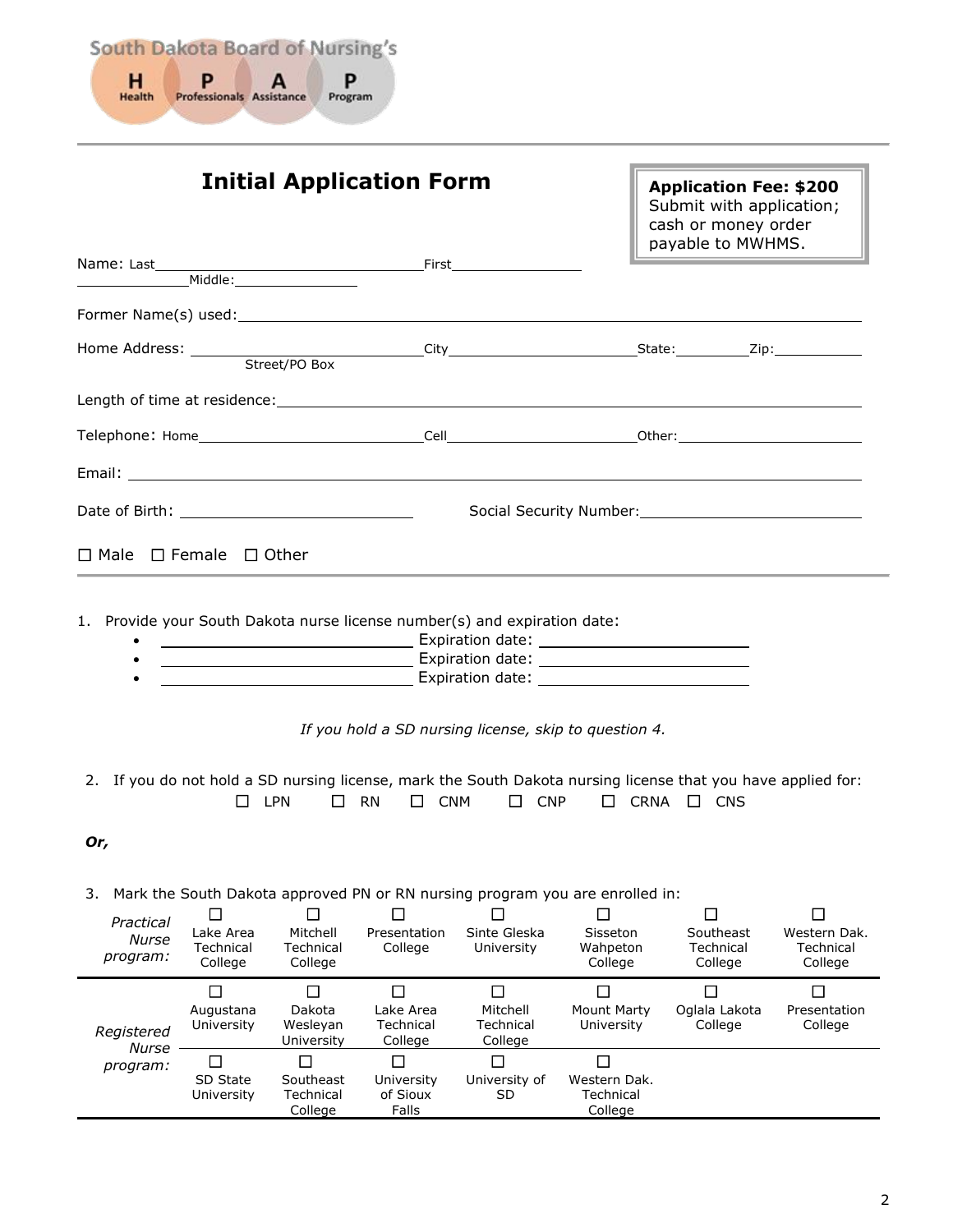South Dakota Board of Nursing's P H P Professionals Assistance Health Program

# 4. Additional eligibility information:

| a.                                                                                                                                                                            | Do you have a history of disciplinary action against a license that<br>may prohibit licensure in in South Dakota?                                                                | П      | Yes        | П | No. |
|-------------------------------------------------------------------------------------------------------------------------------------------------------------------------------|----------------------------------------------------------------------------------------------------------------------------------------------------------------------------------|--------|------------|---|-----|
| b.                                                                                                                                                                            | Have you been mandated/board ordered to enroll in this program?                                                                                                                  | $\Box$ | <b>Yes</b> | П | No  |
| c.                                                                                                                                                                            | Are you currently under investigation that may result in licensure<br>discipline or a requirement to participate in this program?                                                | П      | Yes        | П | No. |
| d.                                                                                                                                                                            | Have you had a history of nursing practice involving significant<br>harm or death to a patient?                                                                                  | П      | Yes        | П | No  |
| e.                                                                                                                                                                            | Have you engaged in the diversion of drugs or substances for the<br>purpose of sale or distribution to others?                                                                   | П      | Yes        | П | No  |
| f.                                                                                                                                                                            | Have you fraudulently written a prescription?                                                                                                                                    | П      | <b>Yes</b> | П | No  |
| q.                                                                                                                                                                            | Have you been convicted of criminal behavior that includes crimes<br>involving sexual misconduct, violence, or threatening behavior?                                             | П      | Yes        | П | No  |
| h.                                                                                                                                                                            | Have you been terminated from this program or any similar<br>program for noncompliance?                                                                                          | П      | Yes        | П | No. |
| Provide an explanation for each YES response on a separate piece of paper, with a<br>description of dates and circumstances; include ALL supporting applicable documentation. |                                                                                                                                                                                  |        |            |   |     |
|                                                                                                                                                                               | Pursuant to SDCL 36-2A-8, or rules promulgated under 36-2A-14, an applicant who answers<br>yes may be denied enrollment; however, an applicant's situation will be reviewed, and |        |            |   |     |

enrollment may be allowed.

# **Enrollment and Participation Records:**

Be advised that in accordance with SDCL 36-2A, MWHMS will:

- Maintain the confidentiality of applicant or participant information and records.
- Only share application, enrollment, or participation records with the board under the following circumstances:
	- When an applicant is not compliant in the enrollment process;
	- When a participant fails to comply with program requirements; or
	- When a participant is Board Ordered/mandated to participate in HPAP.
- Only share a participant's records with other parties upon a participant's signed voluntary written release of the information.
- Exceptions to confidentiality include sharing a participant's information with medical providers in an emergency situation, with law enforcement upon imminent threats by a participant to harm themselves or others, or with state or local authorities for suspected child or elder abuse or neglect.

# **Informed Consent:**

Be advised that upon signing this application, you, the undersigned, consent to MWHMS reporting your information to the board upon your failure to be eligible to participate in SDBON's HPAP, failure to cooperate with the admission process, failure to comply with HPAP terms of participation, signing of a board order mandating your participation in HPAP, or failure to pay costs or fees associated with participating in HPAP.

# **Attestation:**

I, the undersigned, declare and affirm under the penalties of perjury that this application has been examined by me, and to the best of my knowledge and belief, is in all things true and correct. I am aware that should I furnish any false information, such an act may constitute cause for denial of admission or termination from HPAP and reporting to the board.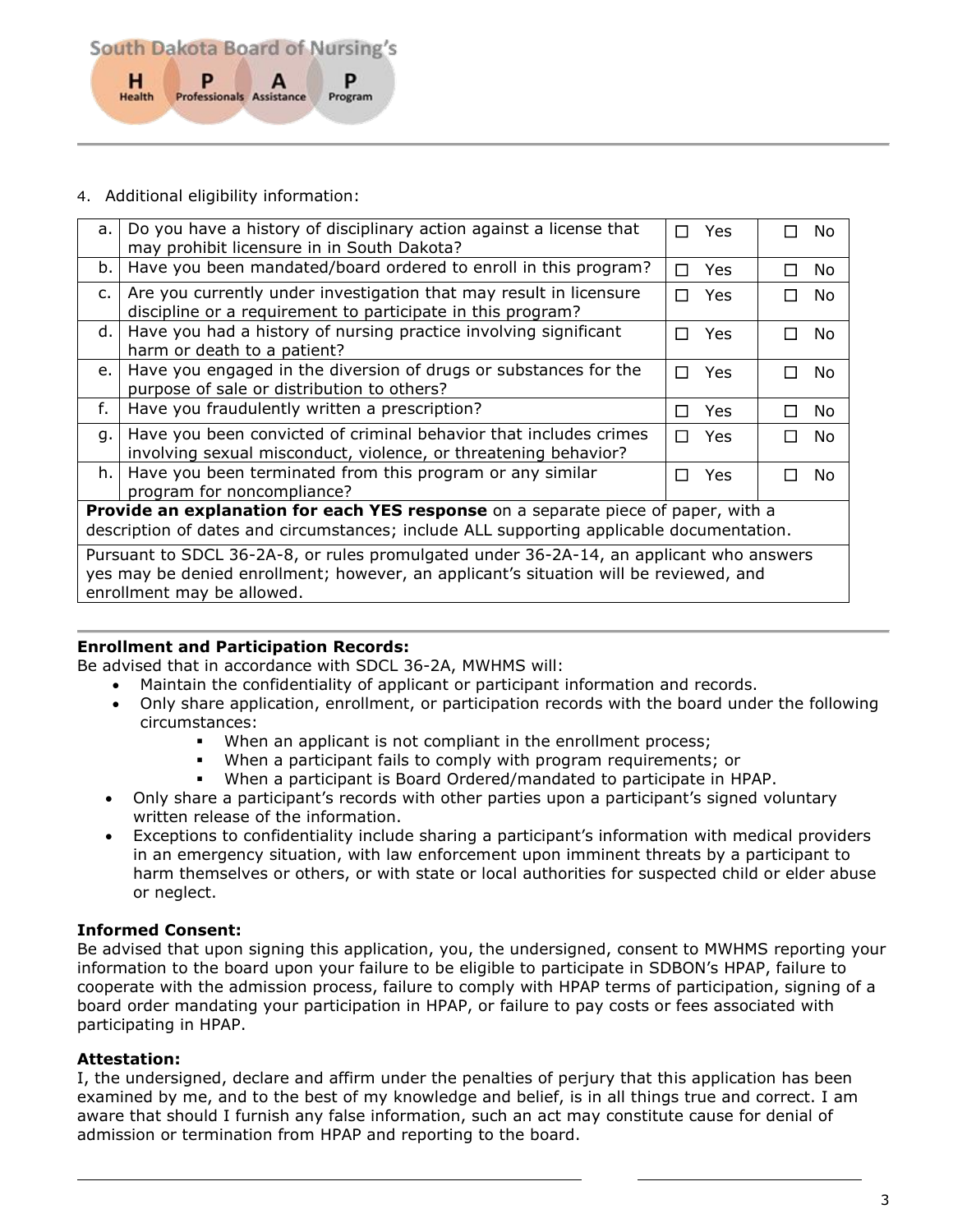

# <span id="page-3-0"></span>**Applicant Signature Date Intake and History Form Name:** Last **First Mame:** Last **First Middle:** Middle: **First Middle:** Middle: **Middle:** Middle: **First Middle:** Middle: **Middle:** Middle: **First Middle:** Middle: **Middle:** Middle: **Middle:** Middle: **Middle: Middle: Middl** Emergency Contact Name: Emergency Contact Phone Number: Describe the circumstances under which you were referred to HPAP, and who referred you: List current stressors: **Family:**  I am:  $\Box$  Single  $\Box$  Married  $\Box$  Separated  $\Box$  Divorced List all members of your household and relationship to you: \_\_\_\_\_\_\_\_\_\_\_\_\_\_\_\_\_\_\_\_\_ Do you have children not living with you? If so, list their names, ages: List how many times have you been married, and length of marriages? Does your significant other use drugs or alcohol?  $\Box$  Yes  $\Box$  No If yes, what chemicals and explain further: Have any of your children been diagnosed with a mental health or psychiatric illness?  $\Box$  Yes  $\Box$  No If yes, please explain: Mother's Alcohol/Drug Use:  $\Box$  None  $\Box$  Mild  $\Box$  Moderate  $\Box$  Severe

Maternal family history of mental health or substance abuse issues/diagnosis: \_\_\_\_\_\_\_\_\_\_\_\_\_\_\_\_\_\_\_\_\_\_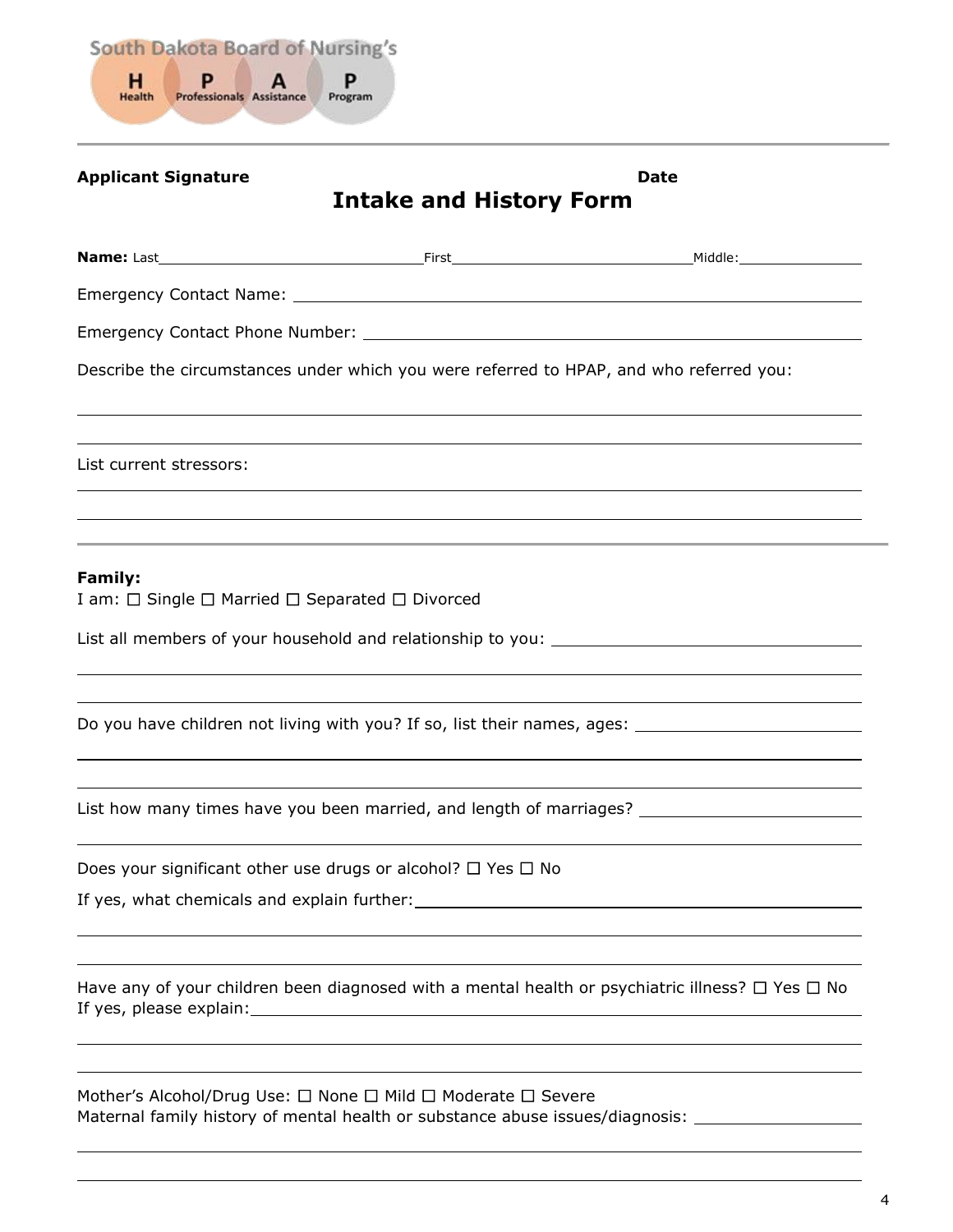

| Father's Alcohol/Drug Use: □ None □ Mild □ Moderate □ Severe<br>Paternal family history of mental health or substance abuse issues/diagnosis: _____________________                                                                |
|------------------------------------------------------------------------------------------------------------------------------------------------------------------------------------------------------------------------------------|
| Are biological parents: $\Box$ Married $\Box$ Divorced $\Box$ Separated $\Box$ Never married<br>How long?<br><u> 1989 - Johann Barbara, martin amerikan basar dan berasal dan berasal dalam basar dalam basar dalam basar dala</u> |
| Have any brothers or sisters had alcohol/drug problems? $\Box$ Yes $\Box$ No                                                                                                                                                       |
| Does your family know about your application to HPAP and why you are seeking application?<br>$\Box$ Yes $\Box$ No $\Box$ N/A                                                                                                       |
| <b>Education, License, and Employment History:</b><br>List all post high school education and highest grade/degree: __________________                                                                                             |
| List all professional licenses and license status: List and All and All and All and All and All and All and Al                                                                                                                     |
| <u> 1989 - Andrea Andrew Maria (h. 1989).</u>                                                                                                                                                                                      |
|                                                                                                                                                                                                                                    |
|                                                                                                                                                                                                                                    |
| Have you had problems at work? $\Box$ Yes $\Box$ No<br>If yes, mark applicable problems:<br>$M_{\text{max}}$ and $M_{\text{max}}$ and $M_{\text{max}}$ and $M_{\text{max}}$ and $M_{\text{max}}$<br>$C = 1$                        |

• Missing work?  $\Box$  Yes  $\Box$  No • Late?  $\Box$  Yes  $\Box$  No

- Corrective Action?  $\Box$  Yes  $\Box$  No
- Is your position in jeopardy?  $\Box$  Yes  $\Box$  No
- Poor performance?  $\Box$  Yes  $\Box$  No

List the ways in which your present employment, or professional license has been affected by substance use, mental health, or behavioral issues (e.g. tardiness, absenteeism, accidents, poor performance, and conflict with co-workers, supervisors, or patients): \_

Who at work is aware of any concerns?

Are these individuals supportive?  $\Box$  Yes  $\Box$  No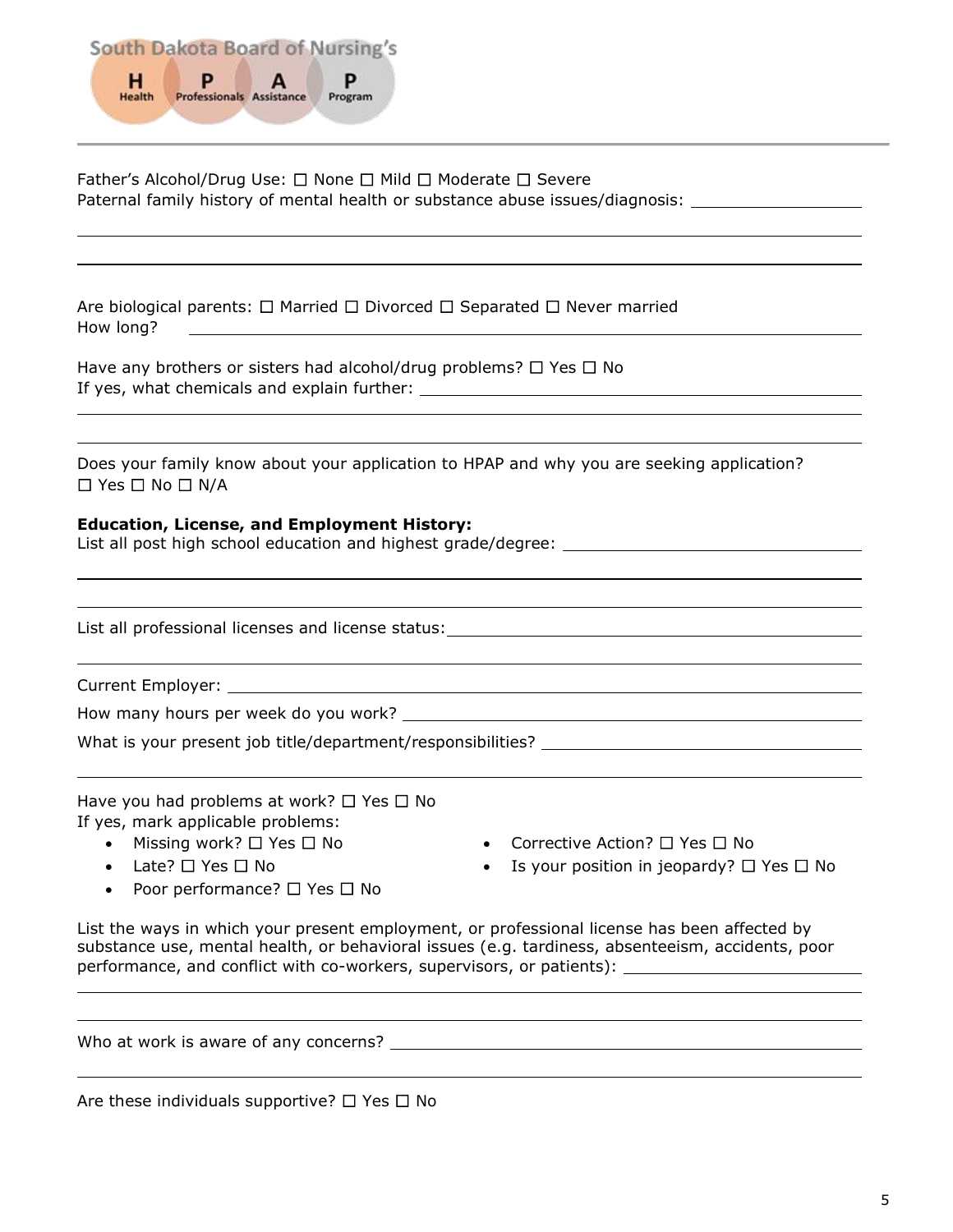

# **Employment and Military Service History:**

| Organization/Department: | Title: | Employment Dates/ Reason for Leaving: |
|--------------------------|--------|---------------------------------------|
|                          |        |                                       |
|                          |        |                                       |
|                          |        |                                       |
|                          |        |                                       |

# **Health History:**

How would you describe your health?

List all current physical health concerns, age of onset, and course of treatment: \_\_\_\_\_\_\_\_\_\_\_\_\_\_\_\_\_\_\_\_\_\_\_\_\_\_\_

Any serious injuries in your lifetime?  $\Box$  Yes  $\Box$  No If yes, was this related to alcohol/drug use?  $\Box$  Yes  $\Box$  No If yes, explain:

Do you have recurring pain?  $\Box$  Yes  $\Box$  No If yes, describe:

When was the last time you saw a doctor? List all physician/medical providers who are involved in managing your health:

List all prescribed medications, include dose and frequency of use:

List all regularly taken over the counter medications and supplements and reason for use:

| Have physical symptoms led to missed time at work, required accommodations at work, or led to |  |
|-----------------------------------------------------------------------------------------------|--|
| difficulties at work? $\Box$ Yes $\Box$ No                                                    |  |
| If yes, please describe:                                                                      |  |
|                                                                                               |  |

| If prescribed medication, have you used a higher dose or used more frequently than prescribed? |  |
|------------------------------------------------------------------------------------------------|--|
| $\square$ Yes $\square$ No                                                                     |  |
| If yes, please describe:                                                                       |  |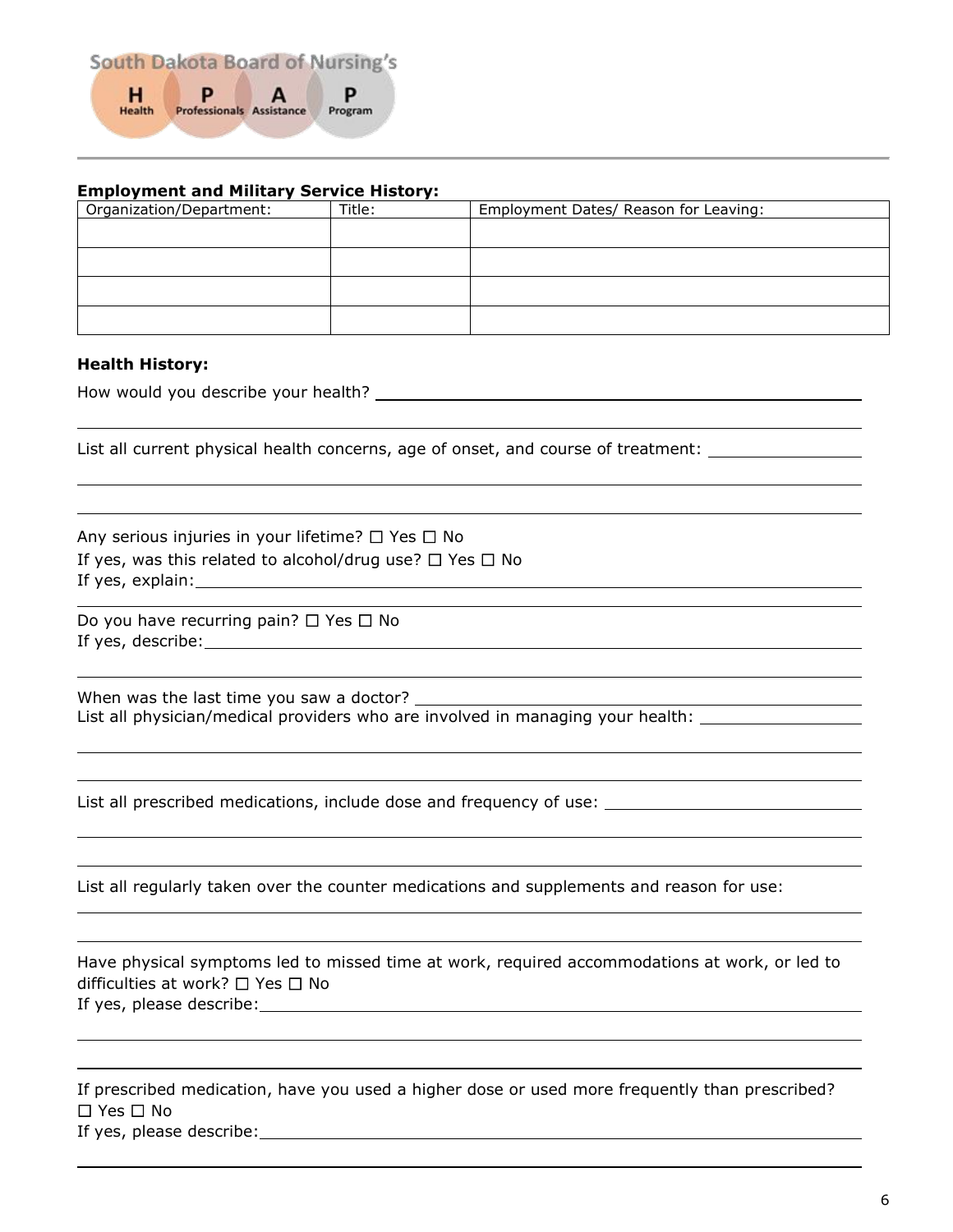

#### Have you received counseling or psychiatric care in the past?  $\Box$  Yes  $\Box$  No If yes, did you require medical care? List below:

| Date of Service: | Location: | Diagnosis/Reason for Service: | Leave for this<br>illness or<br>treatment? |
|------------------|-----------|-------------------------------|--------------------------------------------|
|                  |           |                               | $\Box$ Yes $\Box$ No                       |
|                  |           |                               | $\Box$ Yes $\Box$ No                       |
|                  |           |                               | $\Box$ Yes $\Box$ No                       |
|                  |           |                               | $\Box$ Yes $\Box$ No                       |

Are you currently on or have you previously been prescribed medication to manage psychiatric symptoms?  $\Box$  Yes  $\Box$  No

If yes, list the medications, and when you started and discontinued these medications:

Did your prescriber recommend discontinuing these mediations?  $\Box$  Yes  $\Box$  No *or*, Did you discontinue on your own?  $\Box$  Yes  $\Box$  No

Do you have a history of emotional trauma, or any form of abuse?  $\Box$  Yes  $\Box$  No If yes, explain:

|                   | Has anyone told you, or do you believe you have difficulty managing feelings of anger? $\Box$ Yes $\Box$ No |  |  |
|-------------------|-------------------------------------------------------------------------------------------------------------|--|--|
| If yes, describe: |                                                                                                             |  |  |

Have you destroyed property due to anger?  $\Box$  Yes  $\Box$  No Have you hurt anyone due to anger?  $\Box$  Yes  $\Box$  No If yes, describe:

Do you ever think of seriously hurting or killing someone?  $\Box$  Yes  $\Box$  No If yes, explain:

What helps you in managing these feelings?

Are you currently experiencing feeling of hopelessness?  $\Box$  Yes  $\Box$  No Have you ever had thoughts of suicide?  $\Box$  Yes  $\Box$  No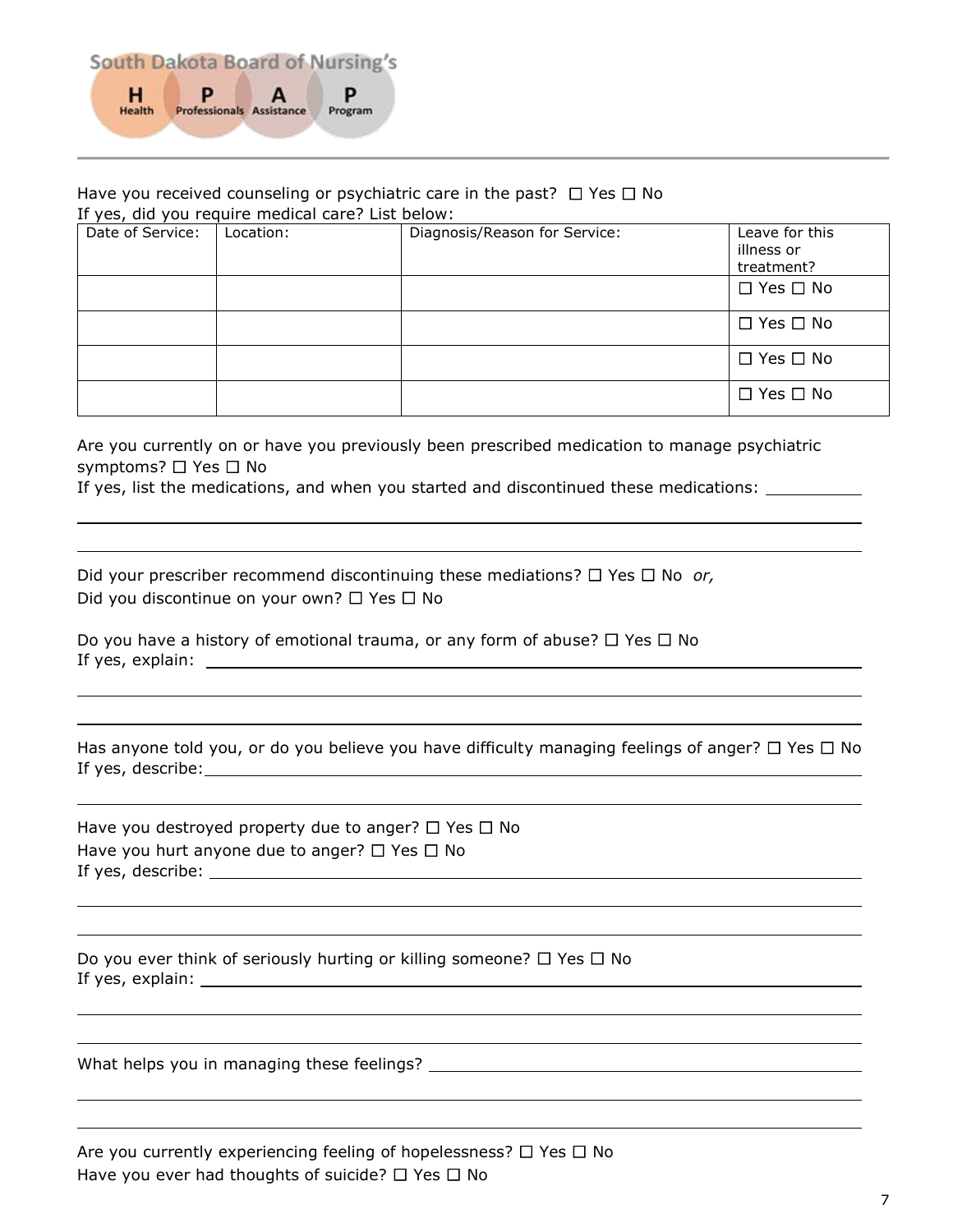

What helps you in managing these feelings?

Are you thinking of suicide now?  $\Box$  Yes  $\Box$  No Have you attempted to end your life?  $\Box$  Yes  $\Box$  No If yes, please discuss nature and circumstances of attempt(s) and date(s):

If "yes" was alcohol or drug use involved:  $\mathsf{Before?} \ \Box \ \mathsf{Yes} \ \Box \ \mathsf{No}$  During:  $\Box \ \mathsf{Yes} \ \Box \ \mathsf{No}$  After:  $\Box \ \mathsf{Yes} \ \Box \ \mathsf{No}$ 

| Have emotional or psychiatric symptoms led to missed time at work, required accommodations at |
|-----------------------------------------------------------------------------------------------|
| work, or led to difficulties at work? $\Box$ Yes $\Box$ No                                    |
| If yes, describe:                                                                             |

Have you felt that you use too much alcohol or other drugs?  $\Box$  Yes  $\Box$  No Have you tried to cut down or quit using alcohol or other drugs?  $\Box$  Yes  $\Box$  No Have you had health problems related to alcohol or other drugs?  $\Box$  Yes  $\Box$  No Have you been injured after using alcohol or other drugs?  $\Box$  Yes  $\Box$  No Has your use of alcohol/other drugs caused problems between you and family/friends?  $\Box$  Yes  $\Box$  No Has your use of alcohol or other drugs contributed to missed school or work or school?  $\Box$  Yes  $\Box$  No Has your use of alcohol/drugs affected your performance at work or school?  $\Box$  Yes  $\Box$  No Have you lost your temper, gotten into arguments, or fights while using alcohol/drugs?  $\Box$  Yes  $\Box$  No

Are you finding you are using more alcohol/drugs in greater amounts or increased frequency to get the effect you want?  $\Box$  Yes  $\Box$  No

Amount spent per  $\Box$  week  $\Box$  month on alcohol? \$ Amount spent per  $\Box$  week  $\Box$  month on drugs? \$

Do you spend a lot of time thinking about or trying to get alcohol or other drugs?  $\Box$  Yes  $\Box$  No

When using alcohol or using drugs, are you more likely to do something you wouldn't normally do, such as break rules, break the law, sell things that are important to you, or have unprotected sex with someone?  $\Box$  Yes  $\Box$  No

Do you feel bad or guilty about you use of alcohol or other drugs?  $\Box$  Yes  $\Box$  No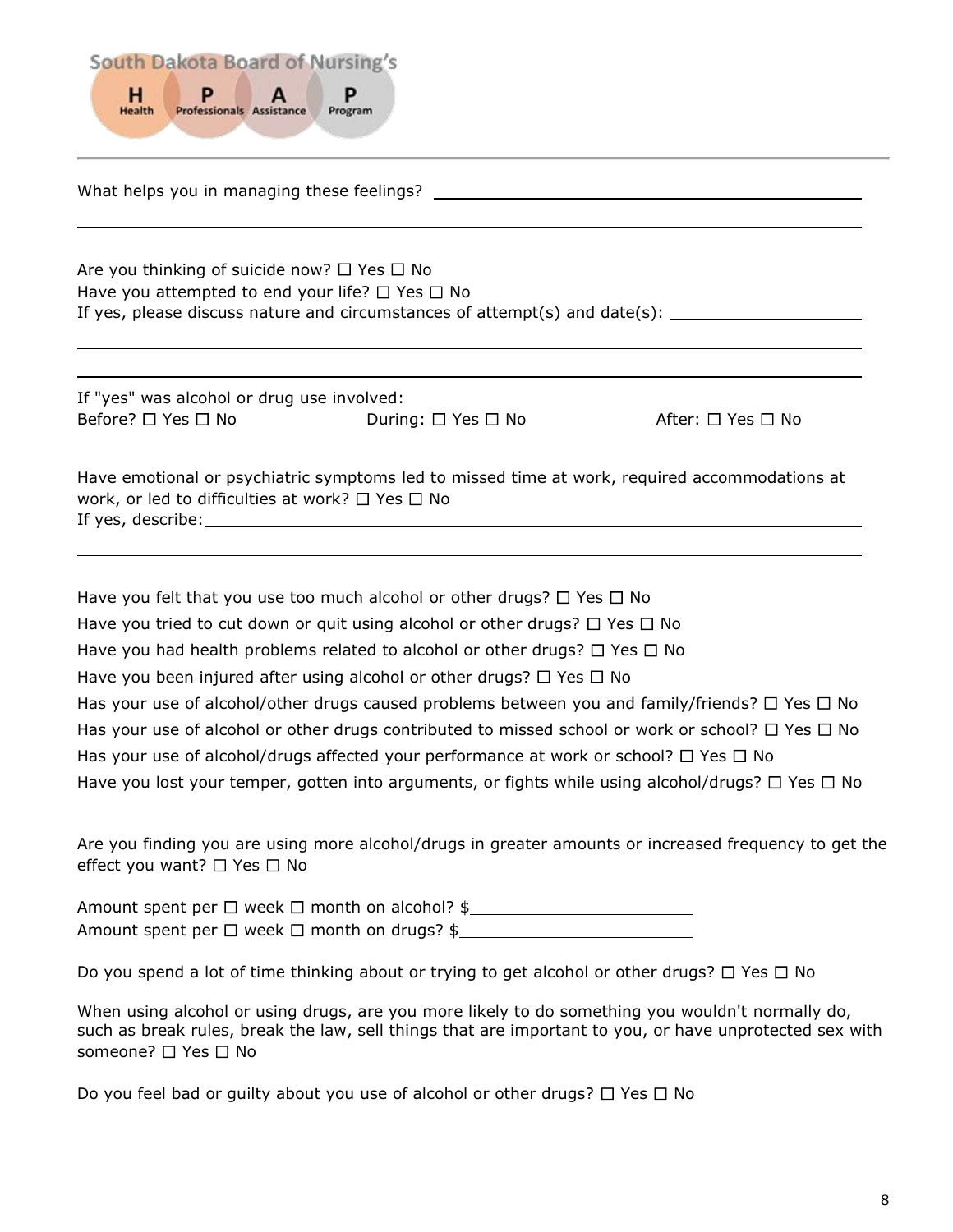

# *Mark if you have:*

- $\Box$  Had blackouts, memory loss, or trouble remembering what you did or said
- $\Box$  Felt sick, shaky, or depressed when you stopped use
- $\Box$  Injured your head after using alcohol or drugs
- $\Box$  Had convulsions, delirium tremens
- $\Box$  Had hepatitis or other liver problems
- $\Box$  Been injured after using alcohol or drugs
- $\square$  Used needles/IV/IM drug use

Have you sought help because of your drinking or drug use? (i.e. Alcoholics Anonymous, Narcotics Anonymous, church, counselors, or a treatment program)  $\Box$  Yes  $\Box$  No

Please list all alcohol or drug treatment services (inpatient, outpatient, individual):

| Date of Service: | Location: | Reason for Service: | Required Time Off or<br>Medical Leave for this<br>illness or tx? |
|------------------|-----------|---------------------|------------------------------------------------------------------|
|                  |           |                     | $\Box$ Yes $\Box$ No                                             |
|                  |           |                     | $\Box$ Yes $\Box$ No                                             |
|                  |           |                     | $\Box$ Yes $\Box$ No                                             |
|                  |           |                     | $\Box$ Yes $\Box$ No                                             |

# **Legal History:**

List all prior arrests and legal charges (DUI's included) with the most recent first:

| Date: | Charge: | Outcome: | Mark if Drug or Alcohol<br>related: |
|-------|---------|----------|-------------------------------------|
|       |         |          | $\Box$ Yes $\Box$ No                |
|       |         |          | $\Box$ Yes $\Box$ No                |
|       |         |          | $\Box$ Yes $\Box$ No                |
|       |         |          | $\Box$ Yes $\Box$ No                |

# **Current involvement with the legal system:**

| Driver's License Suspended: □ Yes □ No |
|----------------------------------------|
| Awaiting Trial: $\Box$ Yes $\Box$ No   |
| Awaiting Sentence: □ Yes □ No          |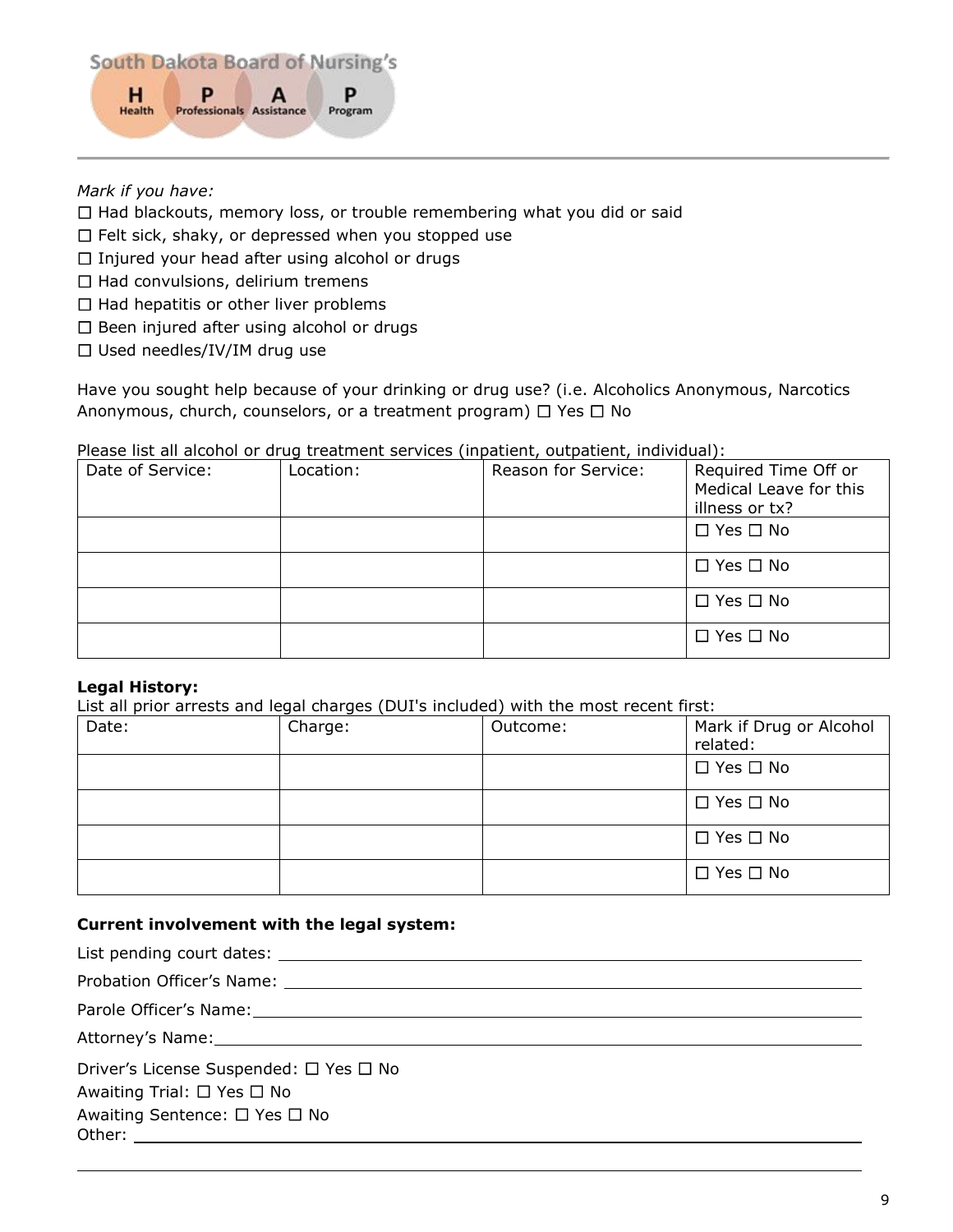

If you have had alcohol related arrests, please answer the following: Why did the police stop you or arrest you?

What was your BAC at the time of your arrest? \_\_\_\_\_\_\_\_\_\_\_\_\_\_\_\_\_\_\_\_\_\_\_\_\_\_\_\_\_\_\_\_\_\_

If applicable, how much alcohol would you estimate you had to drink the arrest?

How many times or how often have you driven intoxicated in your lifetime, with no arrest? \_\_\_\_\_\_\_

# **Social Summary:**

With whom do you spend most of your free time? \_\_\_\_\_\_\_\_\_\_\_\_\_\_\_\_\_\_\_\_\_\_\_\_\_\_\_\_\_\_\_\_\_

Would you have support to participate in mental health or substance use treatment, and/or abstaining from alcohol/drug use?  $\Box$  Yes  $\Box$  No

Do you have any problems paying bills or handling money?  $\Box$  Yes  $\Box$  No What are your recreational interests, how do you spend your free time?

# **Spirituality:**

| Religious preference:                                             |  |
|-------------------------------------------------------------------|--|
| Do you consider yourself a spiritual person? $\Box$ Yes $\Box$ No |  |
| Do you have a belief in a higher power? $\Box$ Yes $\Box$ No      |  |
| Please describe your strengths:                                   |  |
|                                                                   |  |

Tell us about a period of success you had in your life:

What strengths contributed to that success?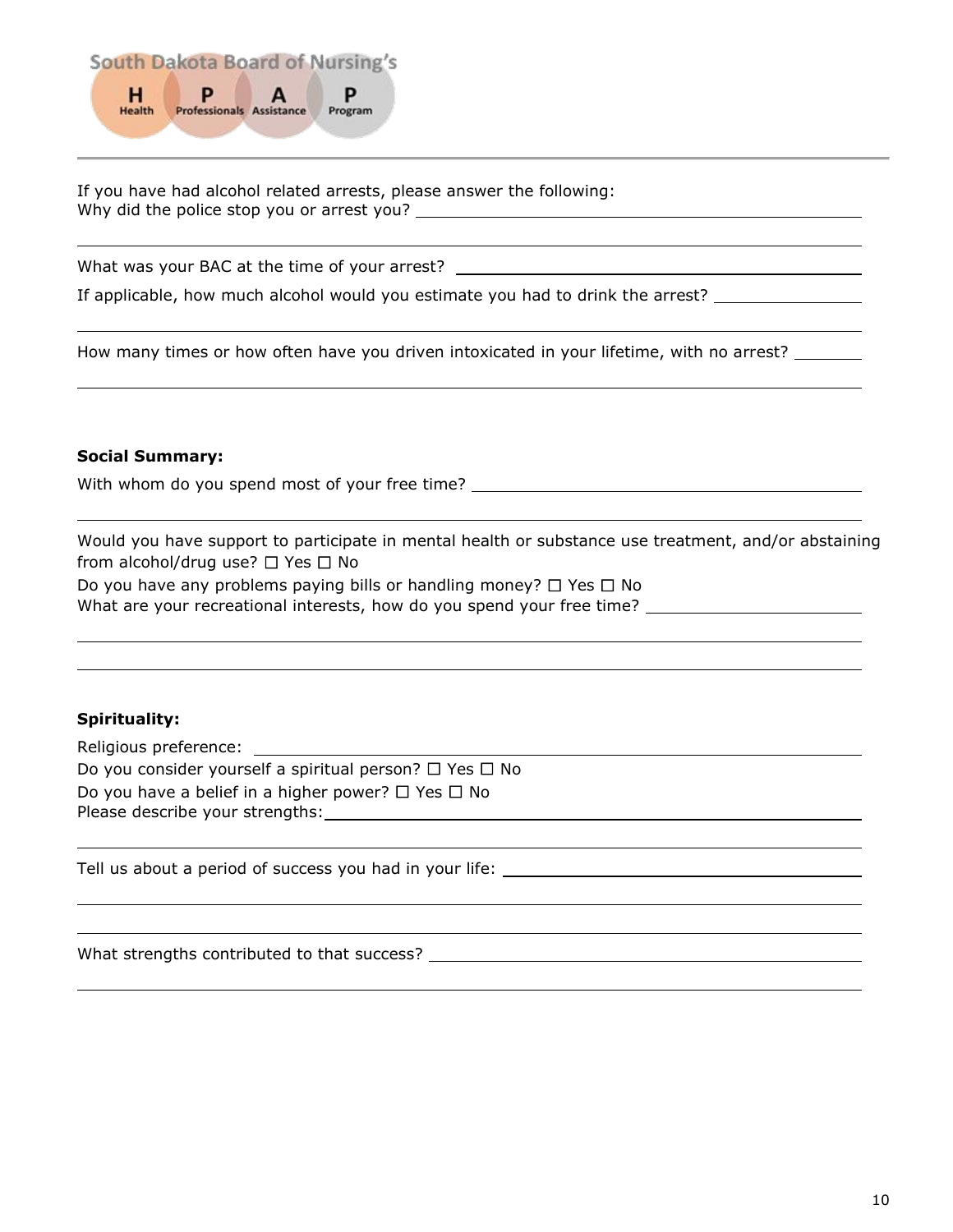# **Rate on a scale of 0-5, with 0 meaning it is not a difficult area in your life presently, up to 5 meaning it is a major concern in your life now.**

| Mark your rating to the following:            | $0$ (not<br>difficult) | $\mathbf{1}$ | $\overline{2}$ | $\overline{3}$ | 4 | 5 (major<br>concern) |
|-----------------------------------------------|------------------------|--------------|----------------|----------------|---|----------------------|
| I approach new situations with enthusiasm     |                        |              |                |                |   |                      |
| I am achieving goals I have set               |                        |              |                |                |   |                      |
| I can express my feelings appropriately       |                        |              |                |                |   |                      |
| I ask for support when I need it              |                        |              |                |                |   |                      |
| I recognize when I am stressed                |                        |              |                |                |   |                      |
| I act defensively to constructive criticism   |                        |              |                |                |   |                      |
| I become easily frustrated                    |                        |              |                |                |   |                      |
| I hold on to anger/resentments                |                        |              |                |                |   |                      |
| I react with aggressive or violent behavior   |                        |              |                |                |   |                      |
| I need education about substance use          |                        |              |                |                |   |                      |
| I have low level of motivation for sobriety   |                        |              |                |                |   |                      |
| I struggle with cravings                      |                        |              |                |                |   |                      |
| I experience relapse/unable to stay sober     |                        |              |                |                |   |                      |
| I am unable to control substance use          |                        |              |                |                |   |                      |
| I actively maintain contact with others       |                        |              |                |                |   |                      |
| I am distrustful of others                    |                        |              |                |                |   |                      |
| I have supportive friends/relationships       |                        |              |                |                |   |                      |
| I am lonely/isolated/withdrawn                |                        |              |                |                |   |                      |
| I am shy/afraid to talk to others             |                        |              |                |                |   |                      |
| I tend to blame others for my problems        |                        |              |                |                |   |                      |
| I prioritize self-care                        |                        |              |                |                |   |                      |
| I eat a well-balanced diet                    |                        |              |                |                |   |                      |
| I take time out for myself when needed        |                        |              |                |                |   |                      |
| I keep myself physically fit                  |                        |              |                |                |   |                      |
| I know my strengths and weaknesses            |                        |              |                |                |   |                      |
| I experience frequent feelings of remorse     |                        |              |                |                |   |                      |
| I experience frequent feelings of shame       |                        |              |                |                |   |                      |
| I experience feelings of low self-worth       |                        |              |                |                |   |                      |
| I am experiencing depression/despair          |                        |              |                |                |   |                      |
| I have financial/budgeting concerns           |                        |              |                |                |   |                      |
| I have feelings of anxiety/stress/can't relax |                        |              |                |                |   |                      |
| I know how to relax under pressure            |                        |              |                |                |   |                      |
| I have a positive view of my future           |                        |              |                |                |   |                      |
| I have hobbies/ activities outside of work    |                        |              |                |                |   |                      |
| I feel valued in my vocational/career         |                        |              |                |                |   |                      |
| I organize my time and prioritize tasks       |                        |              |                |                |   |                      |
| I have medical/physical concerns              |                        |              |                |                |   |                      |

# **Attestation:**

I, the undersigned, declare and affirm under the penalties of perjury that this Intake and History Form has been examined by me, and to the best of my knowledge and belief, is in all things true and correct. I am aware that should I furnish any false information, such an act may constitute cause for denial of admission or termination from HPAP and reporting to the board.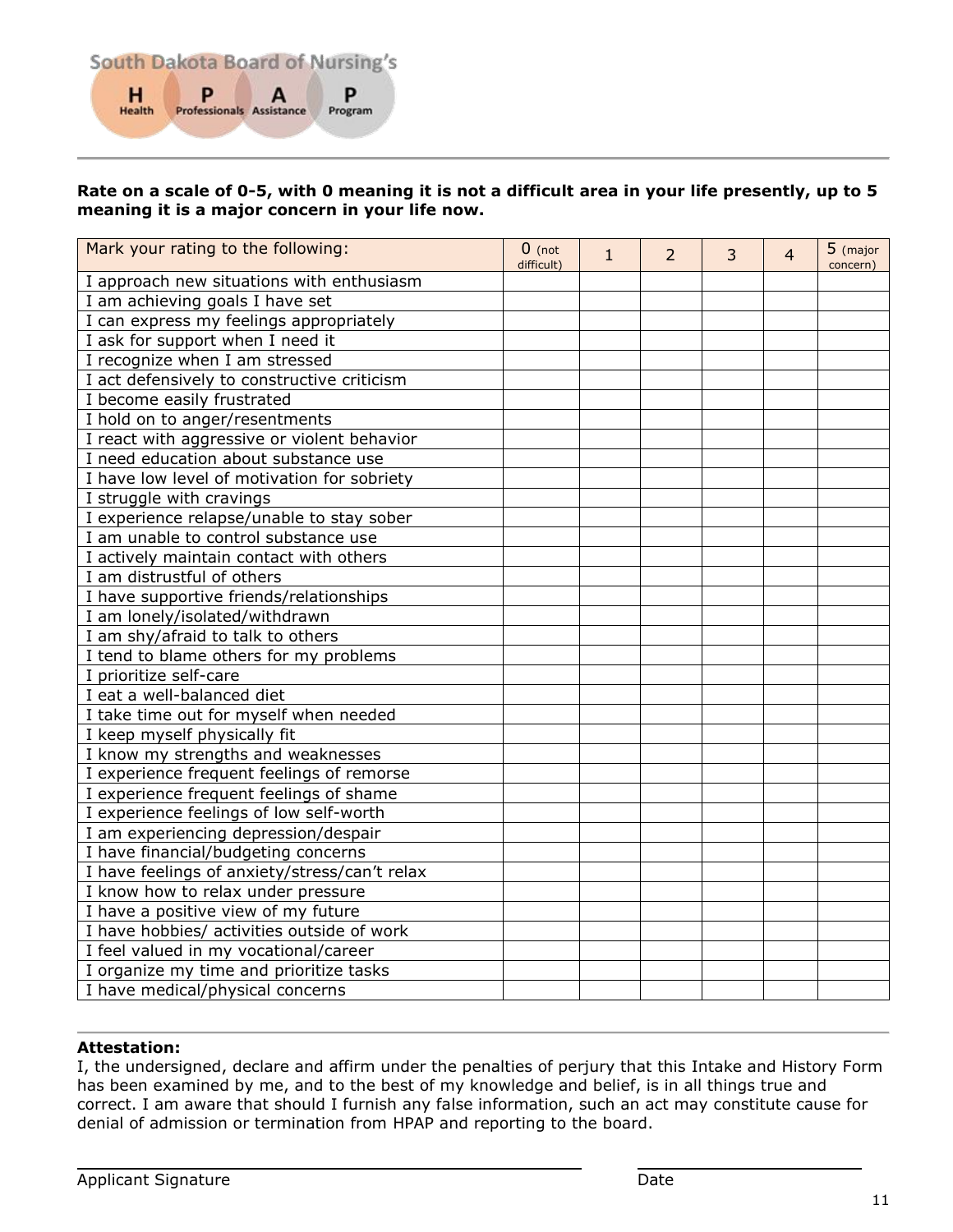

# <span id="page-11-0"></span>**Authorization and Consent to Release Information Form**

I, ,

*Name DOB* authorize Midwest Health Management Services, and/or the South Dakota Board of Nursing's Health Professionals Assistance Program (HPAP), to disclose and communicate per mutual unrestricted release of information to the individuals/entities listed below and authorize these individuals/entities to release any requested information to MWHMS/HPAP. I release from any and all liability and agree not to take legal action against MWHMS/HPAP, or any authorized representative of MWHMS/HPAP, for any matter arising out of the release of information by MWHMS/HPAP to agreed upon parties.

| Name: | Phone Number:   Address: |  |
|-------|--------------------------|--|
|       |                          |  |
|       |                          |  |
|       |                          |  |
|       |                          |  |

- Complete Treatment Needs Assessment/Evaluation Findings (mental health or SUD)
- Discharge Summary (mental health or SUD)
- Continued Care Recommendations (mental health or SUD)
- Counseling/Psychiatric/Psychological Records (mental health or SUD)
- Participation Agreement
- Urine Drug Screen/Toxicology Reports/Soberlink/Affinity eHealth/Affinity Empowering/Recovery Trek
- Worksite monitoring
- Medical records/lab results
- Legal Records
- SD PDMP (South Dakota Prescription Drug Monitoring Program/Profile)

# **I understand that I may revoke this consent at any time, except to the extent that action has already been taken in reliance on it, and that in any event this consent expires automatically as follows:**

Duration of involvement

| Date/Event/Condition         |      |  |  |  |  |
|------------------------------|------|--|--|--|--|
| Participant Signature        | Date |  |  |  |  |
| <b>MWHMS Staff Signature</b> | Date |  |  |  |  |

*This information has been disclosed to you from records protected by Federal confidentiality rules, 42 CFR part 2, and HIPAA. The Federal rules prohibit you from making any further disclosure of this information unless further disclosure is expressly permitted by the written consent of the person to whom it pertains or as otherwise permitted by 42 CFR part 2, and HIPAA. A general authorization for the release of medical or other information is NOT sufficient for this purpose. The Federal rules restrict any use of the information to criminally investigate or prosecute any alcohol or drug abuse patient.*